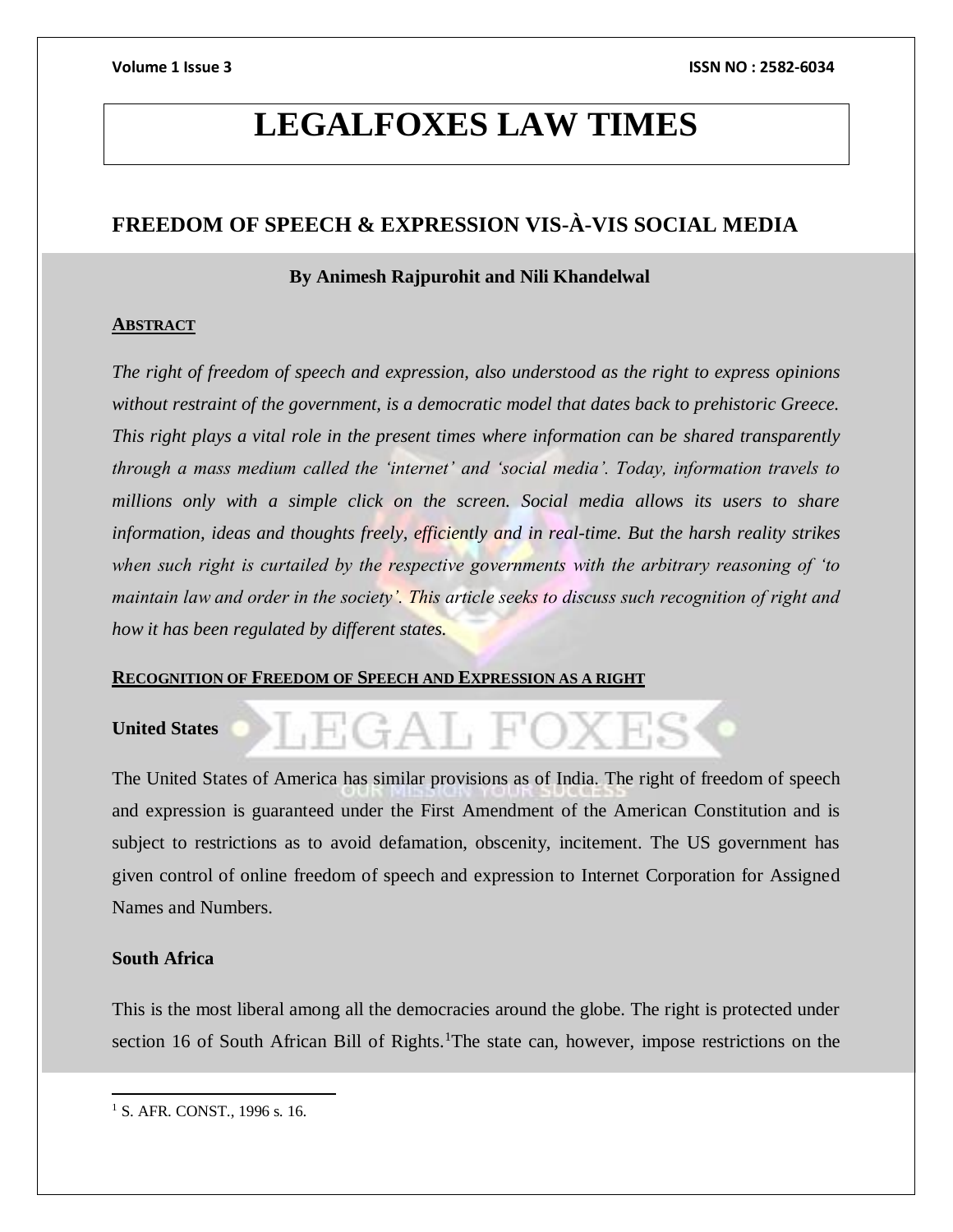grounds of propagation of war, incitement of violence and advocacy of hatred on grounds of race, gender or religion.

### **Canada**

This right has been enshrined under Section 2 of the Canadian Charter of Rights and Freedom as a Fundamental Right<sup>2</sup>subject to Section 13 of the Canadian Human Rights Act. In addition to this, numerous statutes namely Protection of Privacy Act of Ontario and The Freedom of Information in Canada also protect the right.

### **Japan**

The Japanese Constitution under Article 21 protects this right.<sup>3</sup>However, it is subject to restriction on the sole ground thatthe content isunfavourable to the government.

# **China**

The right is protected under Article 35 of the Chinese Constitution.<sup>4</sup>Along with this, the right to equal knowledge and information are monitored and regulated as per the government's whims, therefore, guaranteeing them only on papers. Not only this, the internet and social media are also regulated aggressively thereby banning most of the content for selective access of the online content.

# **POSITION IN INDIA**

 $\overline{a}$ 

# **OUR MISSION YOUR SUCCESS'**

The Indian constitution, the lengthiest constitution in the world, recognizes right of free speech and expression in different parts of it. The Preamble, a part of basic structure,<sup>5</sup> enshrines liberty of the thought and expression.<sup>6</sup> The said right has also been guaranteed as a fundamental right under Part-III with reasonable restrictions<sup>7</sup>. The term used is 'expression' which is wider in

<sup>6</sup>Atul Kumar Tiwari, "Right to free speech in the Internet Era:Avoiding Chilling effect in India", *RMLNLUJ*, 6, (2014) 14.

7 INDIA CONST., art.19 (2).

<sup>2</sup>CONSTITUTION ACT, s. 2 (1867) (Canada).

<sup>3</sup> NIHONKOKU KENPO [KENPO] [CONSTITUTION], Art. XXI (Japan).

<sup>4</sup> XIANFA, Art. XXXV, (1982) (China).

<sup>5</sup>KesavanandaBharti v. State of Kerala, AIR 1973 SC 1461.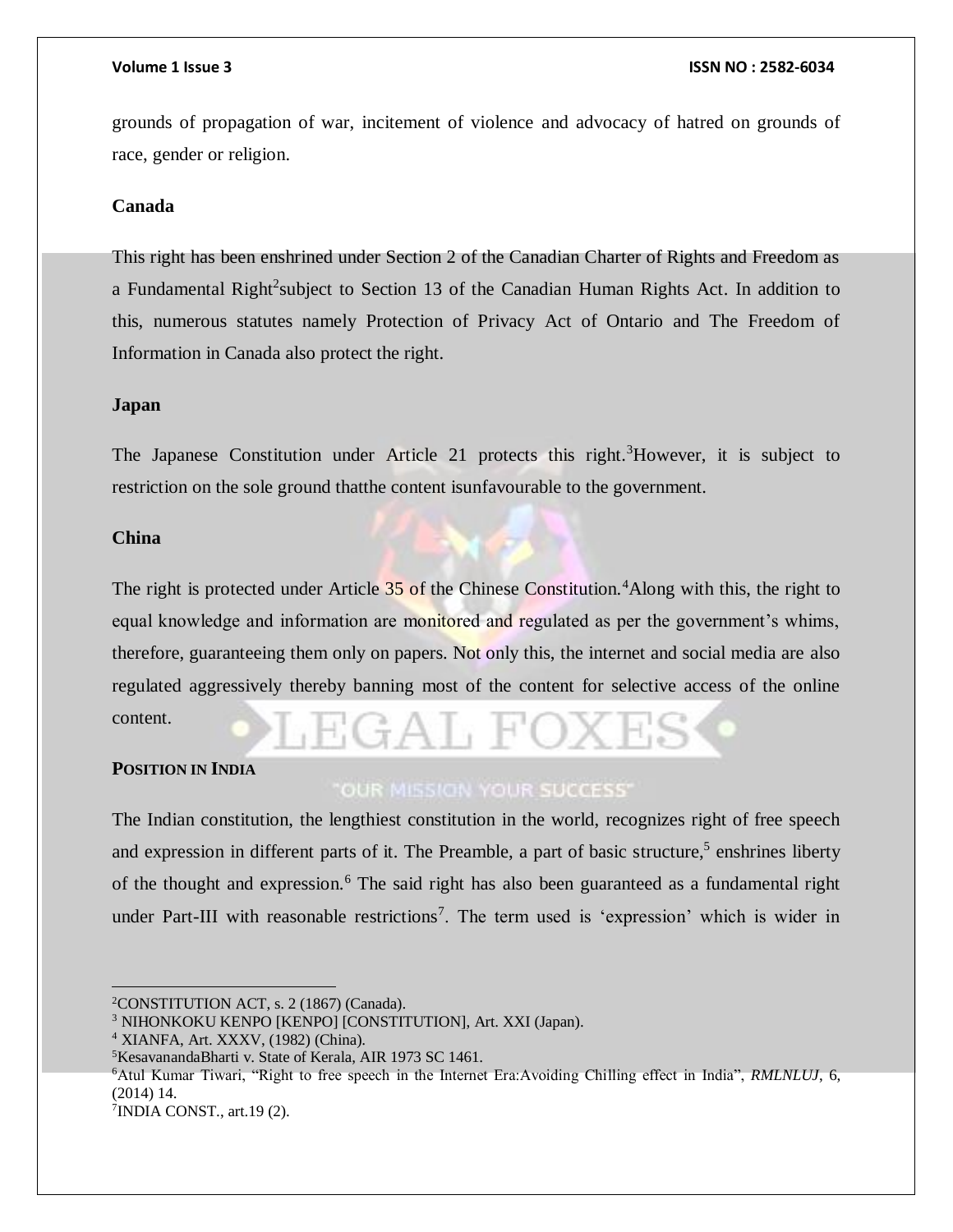connotation as it includes written, oral expressions as well as internet within its ambit.<sup>8</sup> The apex court in *Sakal Paper*, 9 held that the right of free speech cannot be curbed by state by framing any law. The apex court also explained the term 'reasonable restriction' as those restrictions that must not be arbitrary or excessive in nature in*ChintamanRao*<sup>10</sup>. Further in the article are discussed specific provisions under various statutes and role of judiciary in upholding the said right.

# **RECOGNITION OF THE RIGHT VIS-À-VIS SOCIAL MEDIA**

In India, provisions of Information Technology  $Act<sup>11</sup>$  (hereinafter referred as IT Act) and the rules thereunder provide redress in case of violation of any right over the internet, social media or any online medium.

Chapter XI of the IT Act, that includes sections 65,66, 66A, 66C, 66D, 66E, 66F, 67, 67A and 67B, provides the provision for punishments if any wrong is committed via any computer resource, thereby including social media in its ambit. In addition to this, sections 69 and 69A grants power to the government to issue directions to interrupt or monitor any data in national interest and to block public access to any information in national interest respectively. The section 69 of the IT Act plays a vital role in curbing the right of speech and expression as it allows the government to block any information or content if it believes that it poses a threat to national security, integrity, sovereignty and defence of the country. For implementation of this act, the government has made rules under this  $Act.$ <sup>12</sup>

The apex court has reiterated that this rightis subject to reasonable restriction.<sup>13</sup> However, these restrictions require proper accountability and oversight mechanisms. There are many instances of misuse of this provision and one such incident occurred in Jadavpur University case<sup>14</sup> where the police arrested the petitioner as he parodied CM and Union Minister Mukul Roy in the scene of a

<sup>10</sup>ChintamanRao v. State of MP, AIR 1951 SC 118.

<sup>8</sup>U.R Rai, Fundamental rights and their enforcement, 35 (2011).

<sup>9</sup> Sakal Paper (P) Ltd., v. Union of India, AIR 1962 SC 305.

<sup>&</sup>lt;sup>11</sup>The Information Technology Act, 2000, No. 21, Acts of Parliament, 2000.

 $12r$ . 3(4), The Information Technology (Intermediaries Guidelines) Rules, 2011.

<sup>&</sup>lt;sup>13</sup>Abhishek Manu Singhvi, Privacy right vital to civilised existence but it is subject to reasonable restrictions, The Economic Times, July 23, 2017,

https://economictimes.indiatimes.com/articleshow/59716655.cms?from=mdr&utm\_source=contentofinterest&utm\_ medium=text&utm\_campaign=cppst.

<sup>14</sup>AmbikeshMahapatra v. State of West Bengal, 2015 CriLJ 3622.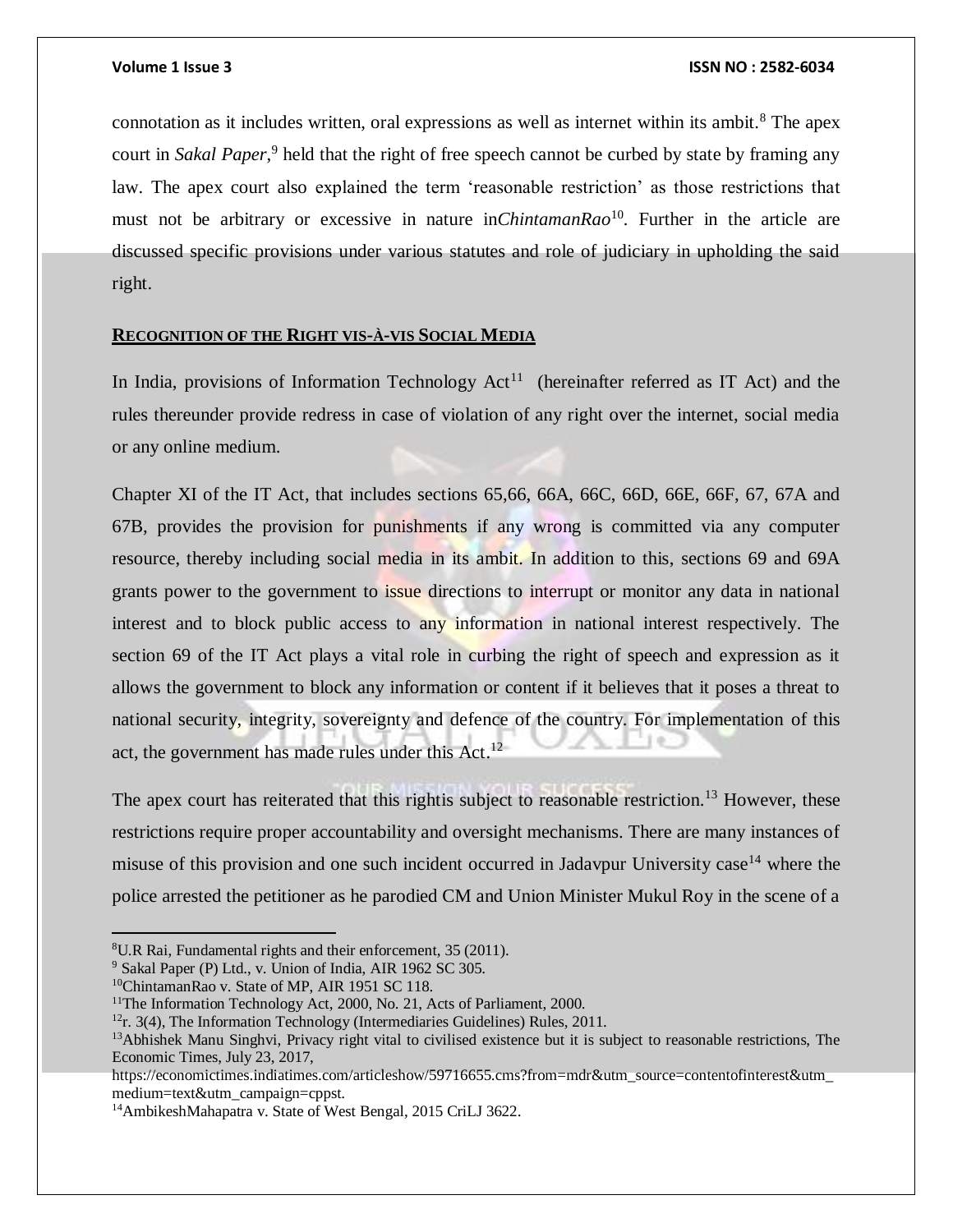$\overline{a}$ 

### **Volume 1 Issue 3 ISSN NO : 2582-6034**

movie named 'sonar kella'. The Calcutta High Court ordered his release with a compensation for being harassed for spreading a cartoon on CM.<sup>15</sup> Another incident occurred in 2015 when a girl of Grade 11 was imprisoned over posting an objectionable content on Facebook relating to a minister in UP government. The apex court ordered her release and asked for a concrete basis for her arrest.<sup>16</sup>

In 2017, the Indian Freedom Report published that over 54 cases of attacks on journalists were reported, around 3 television news channel were banned, 45 internet websites shutdown and over 45 sedition charges on individuals and groups between January 2016 and April 2017.<sup>17</sup> These instances clearly show that India despite being a democratic country and a guarantor of the right of freedom of speech and expression fails to endorse the right. Therefore, this right appears to be curbed at its very essence, thus, leaving the country as a democratic nation only as a namesake.

# **Right and Online Platforms: A Complex Issue**

India is a vast country where, due to its diversity, the disputes are not reported until and unless they involve any eminent personality or powerful groups. This is the harsh reality of the controversies regarding the curtailment of right of freedom of speech and expression over social media and internet as many a times they are not even given due attention.

In 2011, a famous cartoonist, Aseem Trivedi, was arrested over sedition charges. It was observed that he uploaded cartoons depicting corrupt practices in parliament and administrative machinery.<sup>18</sup>In addition to this, he showed parliament as toilet and changed the lion in national emblem into wolves. As a consequence, he was charged under IT Act and Prevention of Insult of National Honour Act. The Bombay High Court released him and held that it was a way of portraying anger over existing problems in the country. Another controversy involved

<sup>15</sup>"Professor Jailed For Circulating Mamata Cartoons to be Compensated, Says Court", NDTV, march 10, 2015, https://www.ndtv.com/india-news/double-the-compensation-of-jadavpur-professor-arrested-for-circulating-mamatacartoons-court-tells-g-745593.

<sup>&</sup>lt;sup>16</sup> "Arrest over a Facebook status: 7 times people landed in jail for posts against politicians", Hindustan Times, March 24, 2017, https://www.hindustantimes.com/india-news/arrested-over-a-facebook-status-7-times-peoplelanded-in-jail-for-posts-against-politicians/story-ON1jukoStfV6T8aYcJEVGJ.html.

<sup>17</sup>Maya Prabhu, "Is free speech under threat in Modi's India?", Al Jazeera, August 3, 2017, https://www.aljazeera.com/indepth/features/2017/07/free-speech-threat-modi-india-170712131837718.html.

<sup>&</sup>lt;sup>18"</sup>Anti-Corruption Cartoonist Aseem Trivedi Arrested On Sedition Charges", Indiatoday, September 9, 2012, http://indiatoday.intoday.in/story/anti-corruption-cartoonist-aseem-trivedi-arrested onseditioncharges/1/216643.html.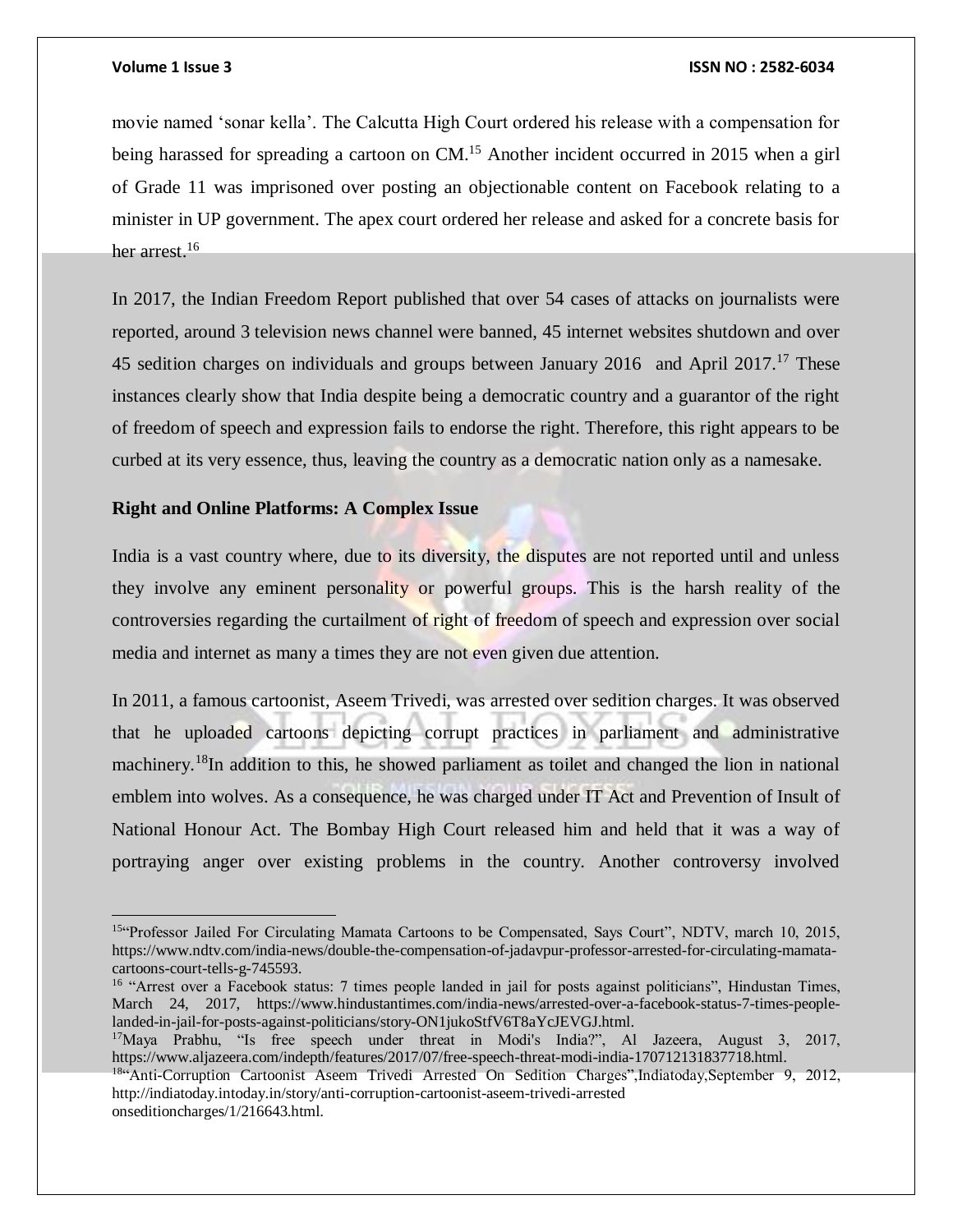Bollywood actors Ranveer Singh, Arjun Kapoor and Karan Johar over uploading a roast comedy video on YouTube in the name 'AIB Roast'. Brahman EktaSevaSansthan objected it as it contained obnoxious use of language. The video was later removed and an apology was transmitted over social media platform. It drew much criticism as the show contained proper disclaimer of containing adult content and the action was termed as arbitrary curtailment of the right.

Most importantly, the landmark case was one that involved two girls who used online platform Facebook where one of them posted a question on total blockade of Mumbai on the death of Bal Thackeray and the other liked the post.<sup>19</sup>The content posted was termed as abusive and capable of hurting religious sentiments. The girls were charged under section 295(a) of Indian Penal Code and section 66(a) ITAct. Subsequently, the girls were released owing to country wide protests and later on the apex court repealed section 66 (a) in a PIL filed by a law student.<sup>20</sup>The controversies did not stop at this juncture as when a famous novelist, Shobha De critised the Maharashtra government decision on mandatory filming of Marathi films in multiplexes on Twitter. Consequently, the said government MLA moved a privileged motion in the assembly and demanded an apology from her as it amounted to disrespecting the Legislative assembly.<sup>21</sup>Therefore, it can be said the right to online freedom of speech and expression is still a far-fetched idea in a country like India.

**EXERGISHIP AND RIGHT: AN ANOMALY** 

As discussed earlier, the right to speech and expression is enshrined under the constitution of India. However, over the years this right is curtailed in the form of censorship in films and content across social media platforms. The Indian film industry is considered to be one of the largest film industries producing over one thousand films over a span of one year. The vastness of the industry can be viewed as in every three months the audience as large as the country's

<sup>19</sup>"21-year-old girl held for Facebook post questioning Mumbai's Bal Thackeray shutdown", The Times of India, http://timesofindia.indiatimes.com/india/21-year-old-girl-held-for-Facebook-post-questioning-Mumbais-Bal-Thackeray-shutdown/articleshow/17276979.cms.

<sup>20</sup>Shreya Singhal v. Union of India, AIR 2015 SC 1523.

<sup>&</sup>lt;sup>21</sup>AlokDeshpande, "Shiv Sena upset over ShobhaaDe's tweets, seeks action", The Hindu, April 28, 2015, https://www.thehindu.com/news/cities/mumbai/shiv-sena-moves-privilege-motion-against-shobhaa-de-for-tweet-onmarathi-movies/article7081503.ece.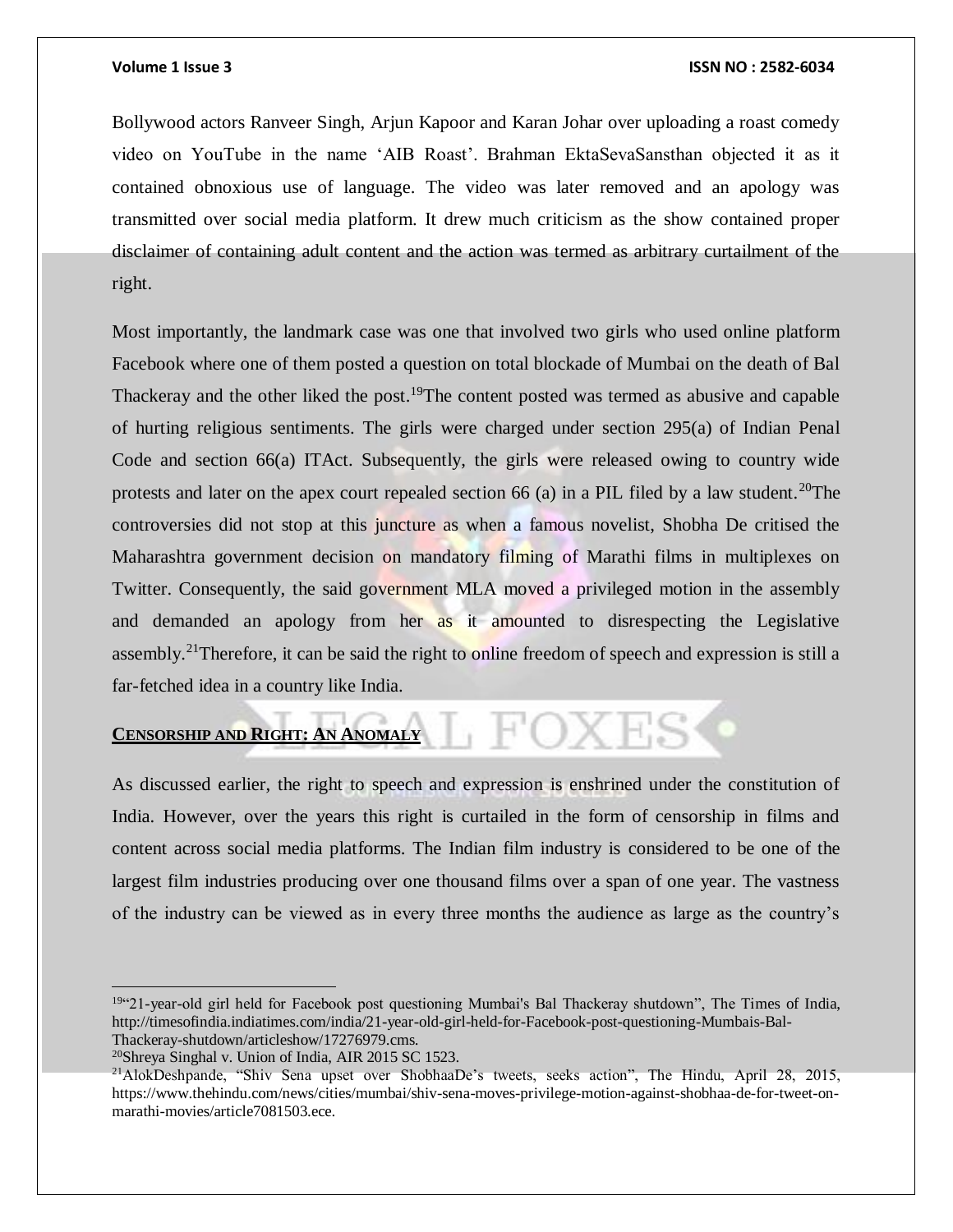population flock the cinema halls.<sup>22</sup>Inspite of this, the makers do not have the freedom to produce a film that depicts any truth about the state action because such invites the fear of running into troubled waters, thereby inciting the possibility of a 'ban'. In India, the films are mostly censored on the issue of obscenity, violence and disturbing public order and peace.

The Central Board of Film Certification **(hereinafter referred as Board or Censor Board),** that issues the certificates to films, has restrained the filming over the above-mentioned grounds. Even though the constitution of India does not guarantee any right of speech and expression through motion pictures on the face of it, yet many judicial decisions have recognized this medium.

One such incident occurred in 2008 when the movie *'Deshdrohi'* was banned by the government over the ground that the movie has the tendency to disturb the 'law and order'.<sup>23</sup> The apex court and it was held that grounds for refusing the screening are extraneous and thereafter the movie was screened in the state.<sup>24</sup>Another incident happened when *'Parzania'* depicting the Gujarat riots was denied screening due to pressure from the state government and various political motivated groups. In 2006, the film named *'The DA VINCI CODE',*based on the award-winning novel of Dan Brown, was exposed to protests from the Christian community as the subject matter of the film was observed as 'blasphemous and offensive' and subsequently denied screening in seven states of India, despite getting the required clearance from the censor board.<sup>25</sup> Two petitions were also filed seeking a complete ban on the film and the novel, however, the apex court dismissed both the petitions.<sup>26</sup><br>COUR SUCCESS

In the film named *'Water'* that examined the plight of widows at a temple in Varanasi ran into controversy due to the protest by Hindu fundamentalist groups.<sup>27</sup>The film got international accolades and was later released in 2007 after a prolonged fight between right and government

<sup>23"</sup>Fears of MNS backlash prompted 'Deshdrohi' ban", Expressindia.com,November 13, 2008, http://www.expressindia.com/latest-news/Fears-of-MNS-backlash-prompted-Deshdrohi-ban/385263/.

<sup>24</sup>"SC rejects Maharashtra plea, clears Deshdrohi", THE INDIAN EXPRESS, January 24, 2009, http://www.indianexpress.com/news/sc-rejects-maharashtra-plea-clears-deshdrohi/414640/.<br><sup>25</sup>the Vinci film protests stepped up", BBC NEWS,

 $^{25}$ <sup>25</sup> $\cdot$ Da Vinci film protests stepped up", BBC NEWS, May 16, 2006, http://news.bbc.co.uk/1/hi/entertainment/4987116.stm.

http://news.bbc.co.uk/2/hi/entertainment/5074578.stm.

<sup>22</sup> Central Board of Film Certification Home Page, http://www.cbfcindia.tn.nic.in/.

<sup>&</sup>lt;sup>26</sup> "India court blocks Da Vinci ban", BBC NEWS, June 13, 2006,

<sup>27</sup> Jasmine Yuen-Carrucan, "The Politics of Deepa Mehta's Water", *Bright Lights Film journal*, http://www.brightlightsfilm.com/28/water.html.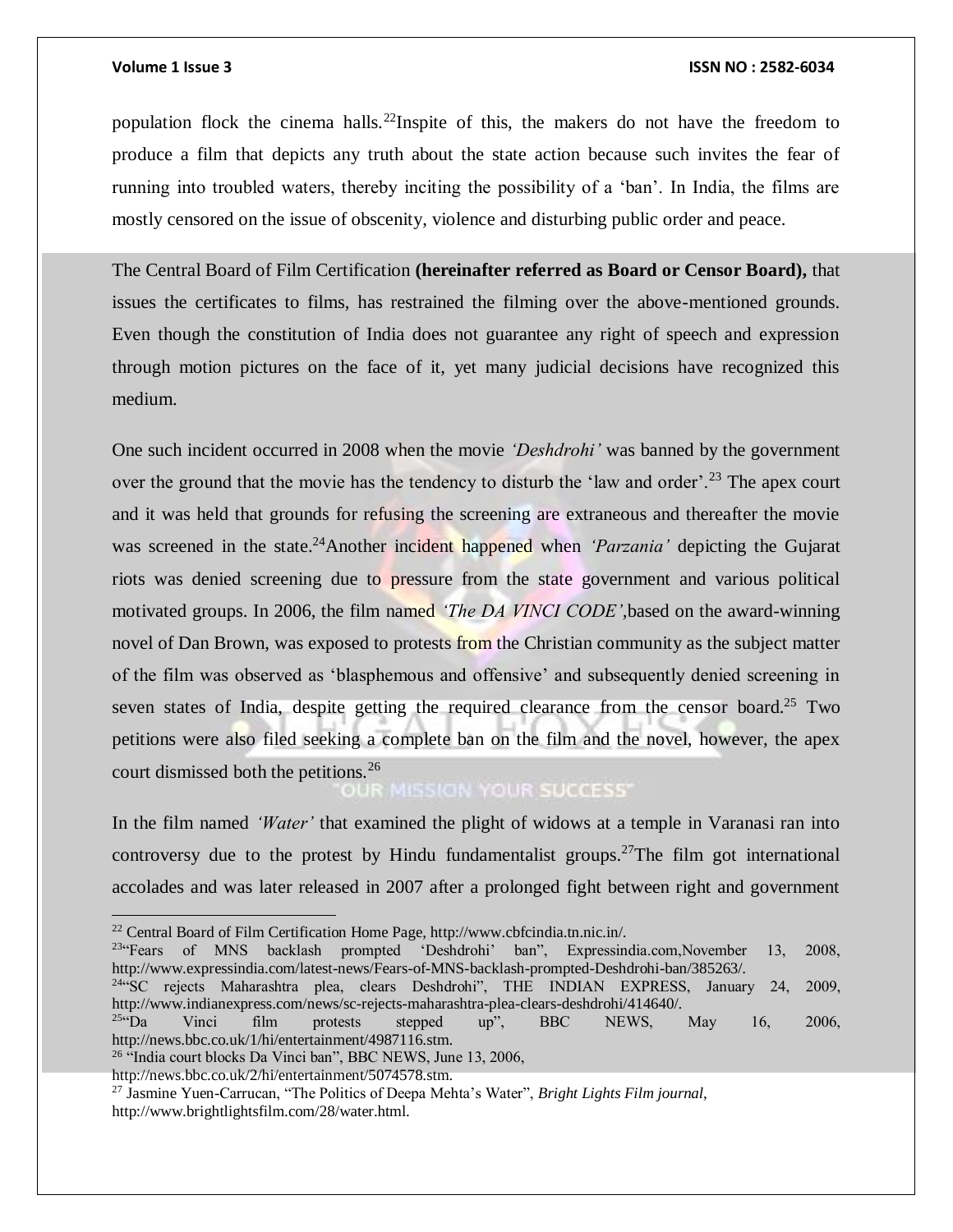interest. Similarly *'Chand Bhuj Gaya'* was refused the certification as it depicts communal violence and has resemblance to real life personalities. However, the order was quashed and the film was released after a 3-year long conflict.<sup>28</sup>In 2004, the film *'Black Friday'* depicted the event of infamous 1993 Bombay Blast. The film was granted the certification only on the condition that the makers would insert a disclaimer right in the beginning of the film that it was based on a book and did not impute any guilt or innocence on any of the personalities depicted in the film.<sup>2930</sup>These incidents depict the arbitrary and tyrant nature of the authorities, political motivated groups and respective governments.

### **Role of Judiciary: A Protector**

With the passage of time, judiciary has acted as a watch dog of the right of freedom of speech and expression guaranteed under the Constitution of India. In *K.A Abbas*, <sup>31</sup>for the first time the apex court dealt with the issue that whether the cinematography act of 1952, and the rules made thereunder, is constitutionally valid and answered in the affirmative reasoning that it comes within the ambit of article 19(2) and as the motion picture is able to stir up emotions more deeply, they should be viewed in respect of society's interest. Another important milestone is in the case of *S. Rangarajan*, <sup>32</sup>where it depicted the reservation policy and caste discrimination in the state of Tamil Nadu. The apex court quashed the orderofwithdrawal of certification and held that people have the right to form an opinion and a balance must be made between the right guaranteed and the societies interest.

Judiciary has also been able to safeguard this right in respect of depiction of obscenity and sexual activity. The apex court in *Ranjeet D. Udeshi*, <sup>33</sup>held that the work must be considered as a whole and the test to determine the obscenity is that whether the work is capable of depriving or corrupting the minds of the people. In the case of *Bobby Art International*,<sup>34</sup>a film based on 'Bandit Queen' got into controversy as it depicted numerous sexually motivated and sexual

http://news.bbc.co.uk/1/hi/entertainment/film/3542340.stm.

<sup>31</sup>KA Abbas v. Union of India, AIR 1971 SC 481.

<sup>28</sup>"India bans religious riot movie", BBC NEWS, August 6, 2004,

<sup>29</sup> V.C. Shukla v. State (Delhi Administration), AIR 1980 SC 1382.

<sup>30</sup>"RakeshBhatnagar, SC to consider lifting ban on Black Friday", THE TIMES OF INDIA, January 28, 2005, http://timesofindia.indiatimes.com/articleshow/1003972.cms.

 $32$  S. Rangarajan v. P. Jagjivan Ram, (1989) 2 SCC 574.

<sup>33</sup>Ranjit D. Udeshi v. State of Maharashtra, AIR 1965 SC 881.

<sup>34</sup>Bobby Art International v. Om Pal Singh Hoon, (1996) 4 SCC 1.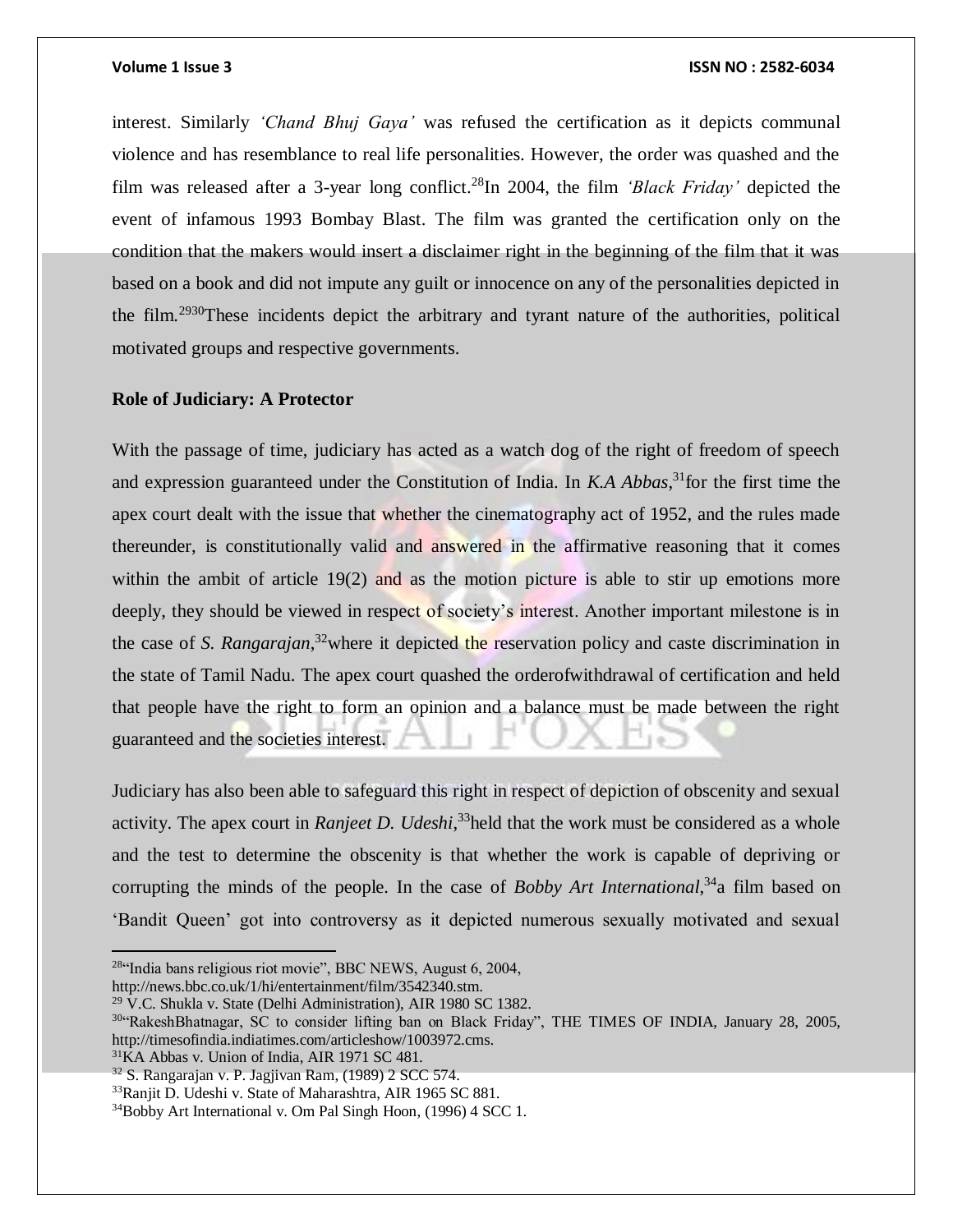abuse scene. The apex court held that the film disseminated a serious message and thus was released in the whole of India.

In addition to films, the test for the television serials is the same. The apex court in *Ramesh*, <sup>35</sup>held that the ban on the ground that it will disturb the law and order of the society was held to be extraneous. The Supreme Court came to rescue the documentary films in the case of LIC,<sup>36</sup>which is a documentary on Bhopal Gas Tragedy, but was refused to telecast even after getting the certification from censor board. The apex court held that the person has the right to publish, circulate and disseminate their opinion and hence any effort to curb this would infringe their right under article 19(1) (a). Likewise, in *AnandPatwardhan*. <sup>37</sup>, a documentary film depicted the violence and terrorism of Punjab, was refused telecast by Doordarshan even after clearance certificate. The order was quashed and held that everyone has the right to publish and disseminate his opinion on any matter.

### **GOVERNMENT INTERVENTION: A FALSE JUSTIFICATION**

In India, before the content can be made available to public, it has to pass through government agencies in order to maintain the law and order in the society. These practices are more prevalent in areas of movies and documentary.<sup>38</sup>The reasoning assumed by the government is that it is duty bound to guide the people to watch and see the right content,<sup>39</sup> and that it prevents the corruption of the culture and tradition of the country from western ideas.<sup>40</sup>This could be evident from banning the movie *'Unfreedom'* as it depicts a lesbian love story,<sup>41</sup>even after when the apex court has recognized homosexuality in Indian culture.<sup>42</sup>

Apart from this, another reason is that it hurts public sentiments and consequently led to the

<sup>35</sup>Ramesh v. Union of India, (1988) 1 SCC 668.

<sup>36</sup>Life Insurance Corporation of India v. Prof.Manubhai D. Shah, AIR 1993 SC 171.

<sup>37</sup>AnandPatwardhan v. Union of India, AIR 1997 Bom. 25.

<sup>38</sup>Central Board of Film Certification, 'Film Censorship What Everyone Should Know' (Central Board of Film Certification, Publications, 2012),

http://cbfcindia.gov.in/CbfcWeb/fckeditor/editor/images/Uploadedfiles/file/Publications/Film\_censorship.pdf. <sup>39</sup>Sidharth Bhatia, "Censorship in India Is Based on the Paternalistic Idea That Citizens Are Not Mature", The Wire, January 2, 2016, http://thewire.in/2016/01/02/censorship-in-india-is-based-on-the-paternalistic-idea-that-citizensare-not-mature-18461/.

<sup>40</sup> Frederick M Wirt, 'To See or Not to See: The Case against Censorship', *Film Quarterly*, 13 (1959) 26.

<sup>41</sup>SuprateekChatterjee, "Unfreedom, a film that was banned by the censors, is now using that as its USP", The Economic Times, March 31, 2015, http://economictimes.indiatimes.com/magazines/panache/unfreedom-a-film-thatwas-banned-by-the-censors-is-now-using-that-as-its-usp/articleshow/46755991.cms.

<sup>42</sup>Naz Foundation v. Government of NCT of Delhi, 160 DLT 277.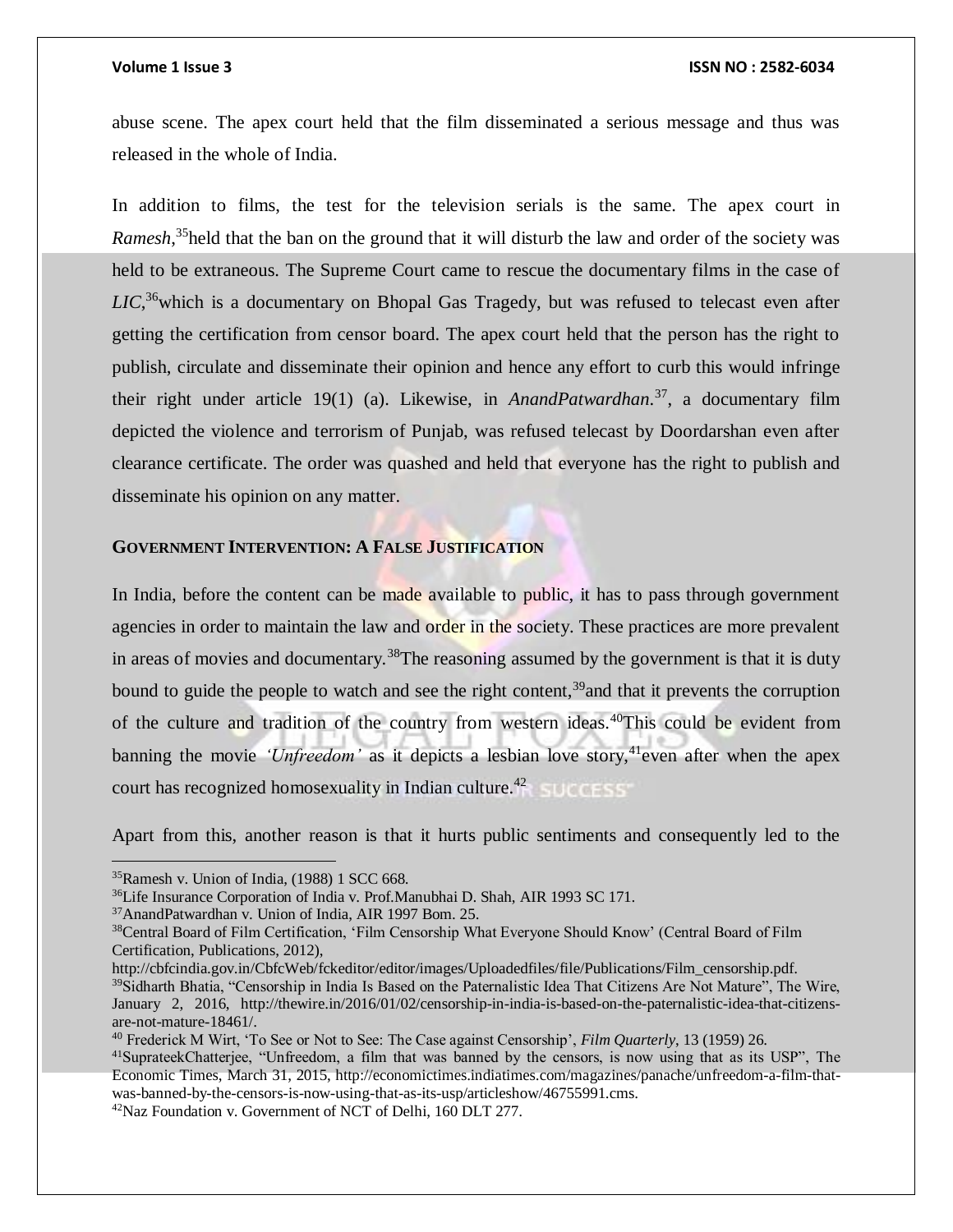banningof'India's Daughter'. <sup>43</sup>The same practice was also prevalent in South Korea until 1980s,<sup>44</sup>however, with the advent of civilian government the practice ceases to exist in the present times. Thus, this practice in India can also be classified as abuse of power that still exists.

The apex court has held in the case of *Secretary, Ministry of Information and Broadcasting,*  Government of India  $\&Ors$ , <sup>45</sup>that every citizen of the country has the right to plurality of the opinions and views on public issues. Diversity of opinions, ideas and beliefs help any individual to arrive at a judgment and it cannot be provided in a controlled mechanism influenced by any state, group or any organization.<sup>46</sup>However, in present times the concept of censorship is of no use as anything that is made a subject matter is easily available over internet and social media platforms.

### **WIKILEAKS AND FREEDOM OF SPEECH**

*"There should be relentless exposure of and attack upon every evil man, whether politician or business man, every evil practice, whether in politics, business, or social life."*

- Theodore Roosevelt

 $\overline{a}$ 

Contrary to the statement made by Roosevelt, Julian Assange, the founder of the not-for-profit media organisation *Wikileaks,* holder of several human rights awardsandtwo-time nominated for Nobel Peace Prize, was arrested and prosecuted for a term of 50 weeks in May 2019 for obtaining and publishing of classified diplomatic and military information to the public in 2010. <sup>47</sup>Thisissue dates back to 2006 when 'wikileaks' was founded as an online information platform. Since its establishment, it has proved to be an important platform for upholding public interest by disclosing about subjects such as large scale corruption, censorship technology and internet filtering, human rights exploitation, misuse of power of government and diplomacy

<sup>43</sup>AnooshChakelian, "Silencing India's Daughter: Why Has the Indian Government Banned the Delhi Rape Film?", New Statesman, March 5, 2015, www.newstatesman.com/world-affairs/2015/03/silencing-india-s-daughter-whyhas-indian-government-banned-delhi-rape-film.

<sup>44</sup>Sueng Hyun Park, "Film Censorship and Political Legitimization in South Korea, 1987-1992", *Cinema Journal*, 42 (2002) 120.

<sup>45</sup>Secretary, Ministry of Information and Broadcasting, Government of India and others v. Cricket Association of Bengal and others, AIR 1995 SC 1236.

<sup>46</sup>"Censoring the Internet", Bar and Bench, April 30, 2013, http://barandbench.com/censoring\_the\_internet.html, accessed on 30/4/13.

<sup>47</sup>"Julian Assange: Sweden reopens rape investigation", BBC NEWS, May 13, 2019,https://www.bbc.com/news/world-europe-48253343.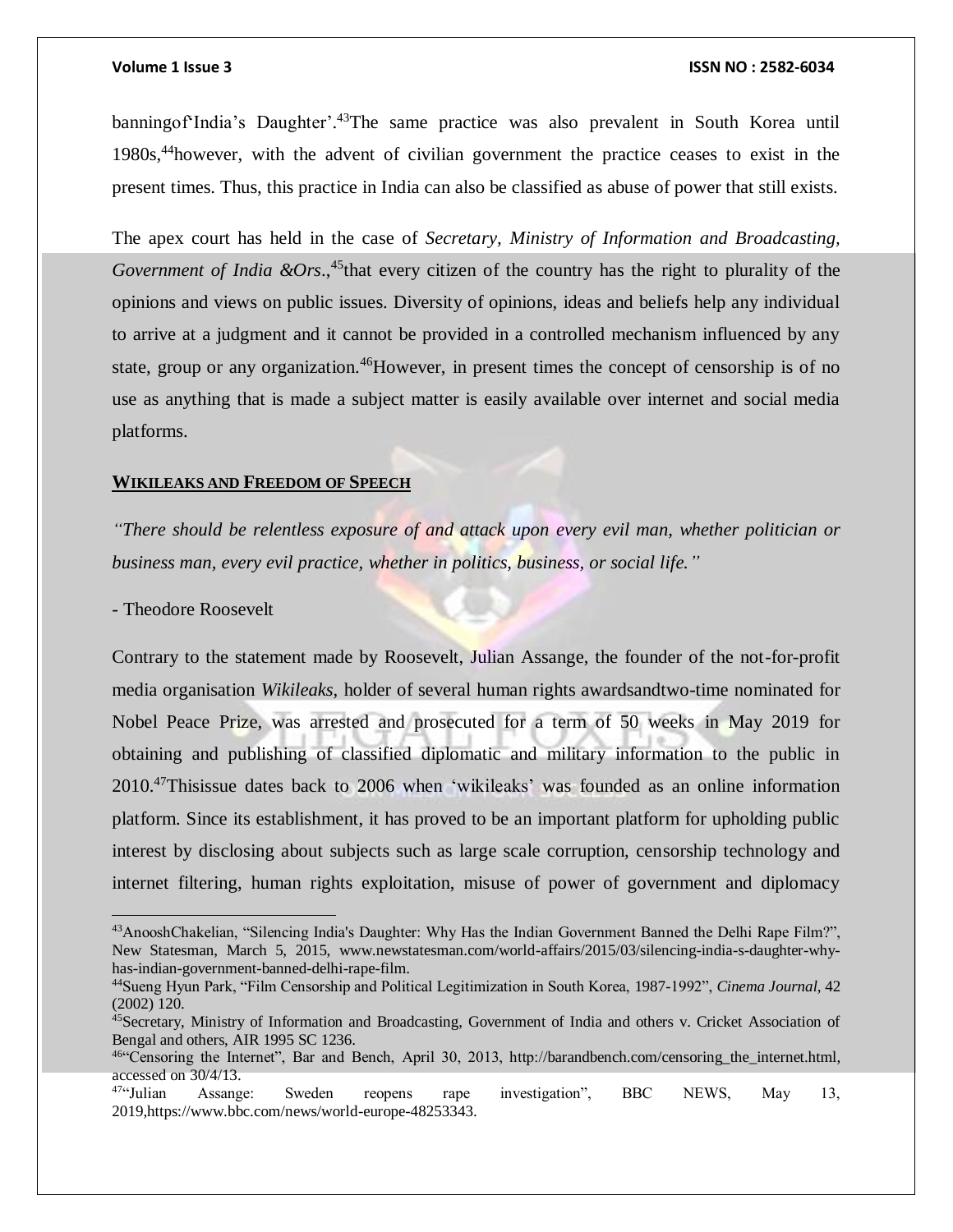including US army killing of civilian in Iraq and Afghan wars, secret contract between toll collect consortium and German federal government, cablegate, etc.<sup>48</sup>, which are beyond the scope of regulatory control. It has been able to accomplish this because it survives outside established institutions. Wikileaks has dedicated to attain only one goal i.e. total transparent news in the public domain. To achieve this, it provides an anonymous drop box model that allows whistle-blowers and other sources to provide information in a safe way.<sup>49</sup>

The controversy arose in 2012 when Julian Assangeseeked asylum under the 1951 Refugee Convention and 1954 Caracas Conventionowing to the fear of politicaloppression. This situation apparently arose for Assange when he exercised his right to hold opinion and impart information of the matter that invites public attention and is of public importance,<sup>50</sup> guaranteed under the United Declaration of Human Rights 1948,<sup>51</sup> the International Covenants on Civil and Political Rights, 1976,<sup>52</sup>as well as European Convention of Human Rights.<sup>53</sup>Wikileaksis directly funded by public in the form of donations to maintain its exclusivity from the government. Therefore, in justification of maintaining alleged confidentiality of the government, it was attacked by total financial blockage ofdonations from the world's biggest companies to curb the organisation'sworking.

The current battle between the ideology of symbolising media as the fourth estate and simultaneous challenge to wikileaks provides a litmus test for ascertaining commitment of government in preserving media rights.<sup>54</sup> This financial blockade has been out-rightlycritiqued by the UN High Commissioner for Human Rights as not simply an attack on the right to freedom of speech and expression, but a test to other associations too that depend upon donations for their

 $\overline{a}$ 

<sup>52</sup>International Covenant on Civil and Political Rights, art.19, Dec. 16, 1966, 999 UNTS 171 and 1057 UNTS 407.

<sup>48&</sup>quot;Major civil liberties, media freedom, and human rights groups speak out against the arrest of Julian Assange" Wikileaks, April 4, 2013, https://defend.wikileaks.org/2019/04/13/press-freedom-human-rights-orgs-condemn[julian-assanges-arrest/;](https://defend.wikileaks.org/2019/04/13/press-freedom-human-rights-orgs-condemn-julian-assanges-arrest/) [https://www.ohchr.org/Documents/Issues/Opinion/Protection/Wikileaks.pdf.](https://www.ohchr.org/Documents/Issues/Opinion/Protection/Wikileaks.pdf)

<sup>&</sup>lt;sup>49</sup>Goodwin v. The United Kingdom, [2002] ECHR 588.

<sup>50</sup>V. Mitter, *Law of Defamation and Malicious Prosecution* (Universal 2017), 14; London Artists, Ltd. v. Littler, (1969)2 Q.B. 375.

<sup>51</sup> Universal Declaration of Human Rights, art, 19, Dec. 10, 1948, G. A. Res. 217A (III), U. N. Doc. A/810 at 71.

<sup>53</sup>The European Convention on Human Rights, art. 10, http://www.hri.org/docs/ECHR50.html; "Why Opposing Julian Assange's Extradition to the U.S. matters for European Democracy", Courage, March 201[9,https://defend.wikileaks.org/wp-content/uploads/2019/03/Council-of-Europe-briefing.pdf.](https://defend.wikileaks.org/wp-content/uploads/2019/03/Council-of-Europe-briefing.pdf)

<sup>54</sup>Jennifer Robinson, "WikiLeaks, Disclosure, Free Speech and Democracy: New Media and the Fourth Estate",Future Leaders, August 26, 2002,http://www.futureleaders.com.au/book\_chapters/pdf/More-or-Less/Jennifer\_Robinson.pdf.